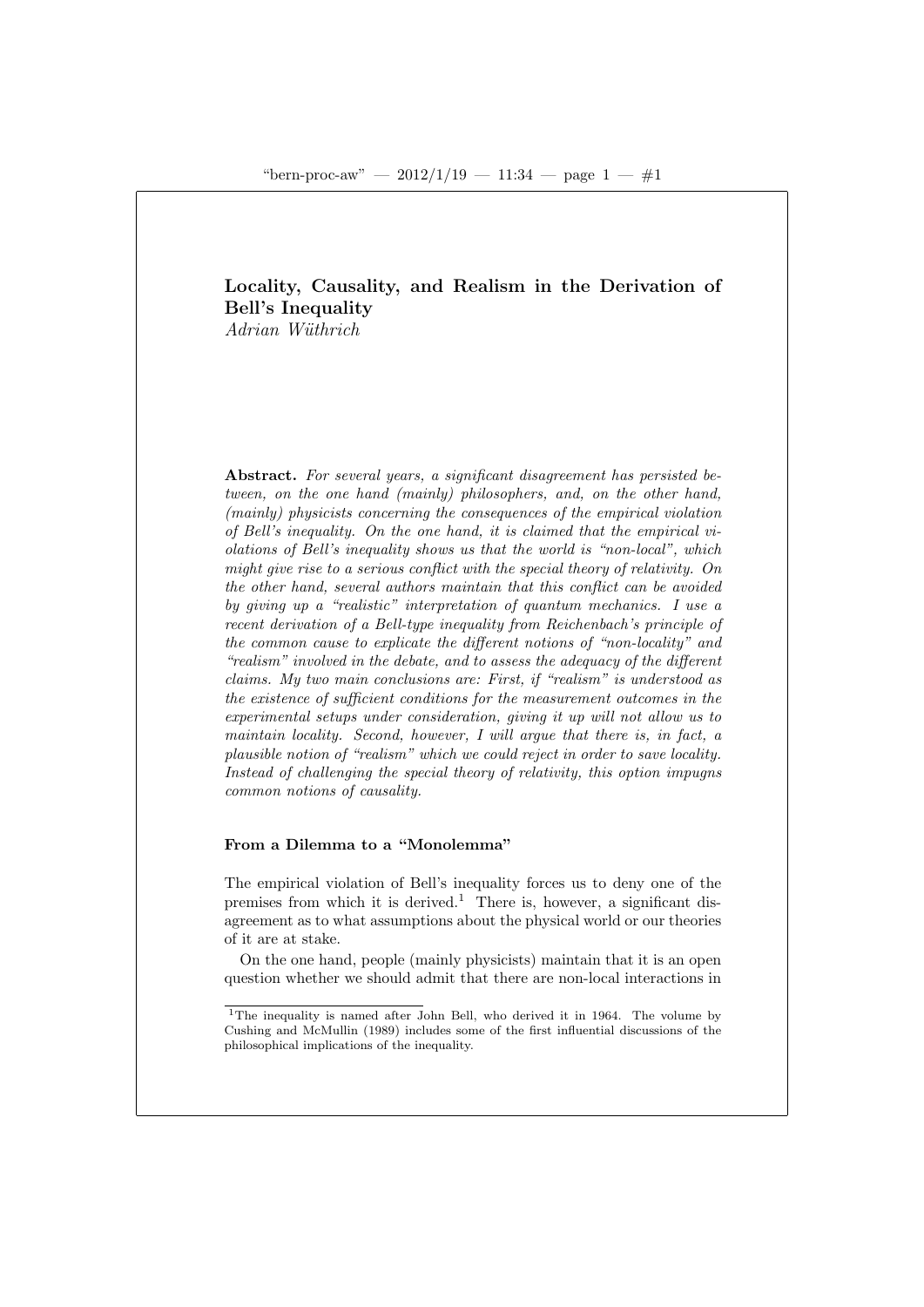the world, and thus challenge the special theory of relativity<sup>2</sup>, or whether we should, rather, give up a certain notion of realism:

The experimental violation of mathematical relations known as Bell's inequalities sounded the death-knell of Einstein's idea of "local realism," in quantum mechanics. But which concept, locality or realism, is the problem?<sup>3</sup>

On the other hand, (mainly) philosophers urge that this stance is untenable because even if we dispense with our cherished notions of realism we have to accept non-local interactions in the world. Their argument is the following.

One can derive Bell's inequality from essentially the following two assumptions:

- The outcome of a measurement at one wing in an Einstein-Podolsky-Rosen (EPR) experiment<sup>4</sup> does not causally depend on the outcome or the measurement operations at the other wing.
- The outcomes of the measurements in an EPR experiment are codetermined by some events which are themselves causally independent of the measurement operations.

The first of these two assumptions comprises locality conditions, for which one can make strong supportive arguments based on the theory of special relativity. The second assumption postulates something akin to what Einstein called, in the EPR paper, "elements of reality". The existence or not of elements of reality, and the properties that they instantiate should be, moreover, independent from the actions of the observer, according to the second assumption.

Let us, in line with this "zeroth" characterization, abbreviate the two set of assumptions by "Locality<sub>0</sub>" and "Realism<sub>0</sub>", respectively. Then, the derivation of Bell's inequality can be represented as the following entailment. Let us call it, for the purposes of the present discussion, "Bell's theorem":

(Locality<sub>0</sub> & Realism<sub>0</sub>)  $\models$  Bell's Inequality.

<sup>3</sup>Aspect (2007, p. 866)

 $2$ See Maudlin (2002) for a detailed discussion of the extent to which non-local interactions are incompatible with the theory of special relativity.

<sup>&</sup>lt;sup>4</sup>Einstein et al.  $(1935)$ ; see also Bohm  $(1951)$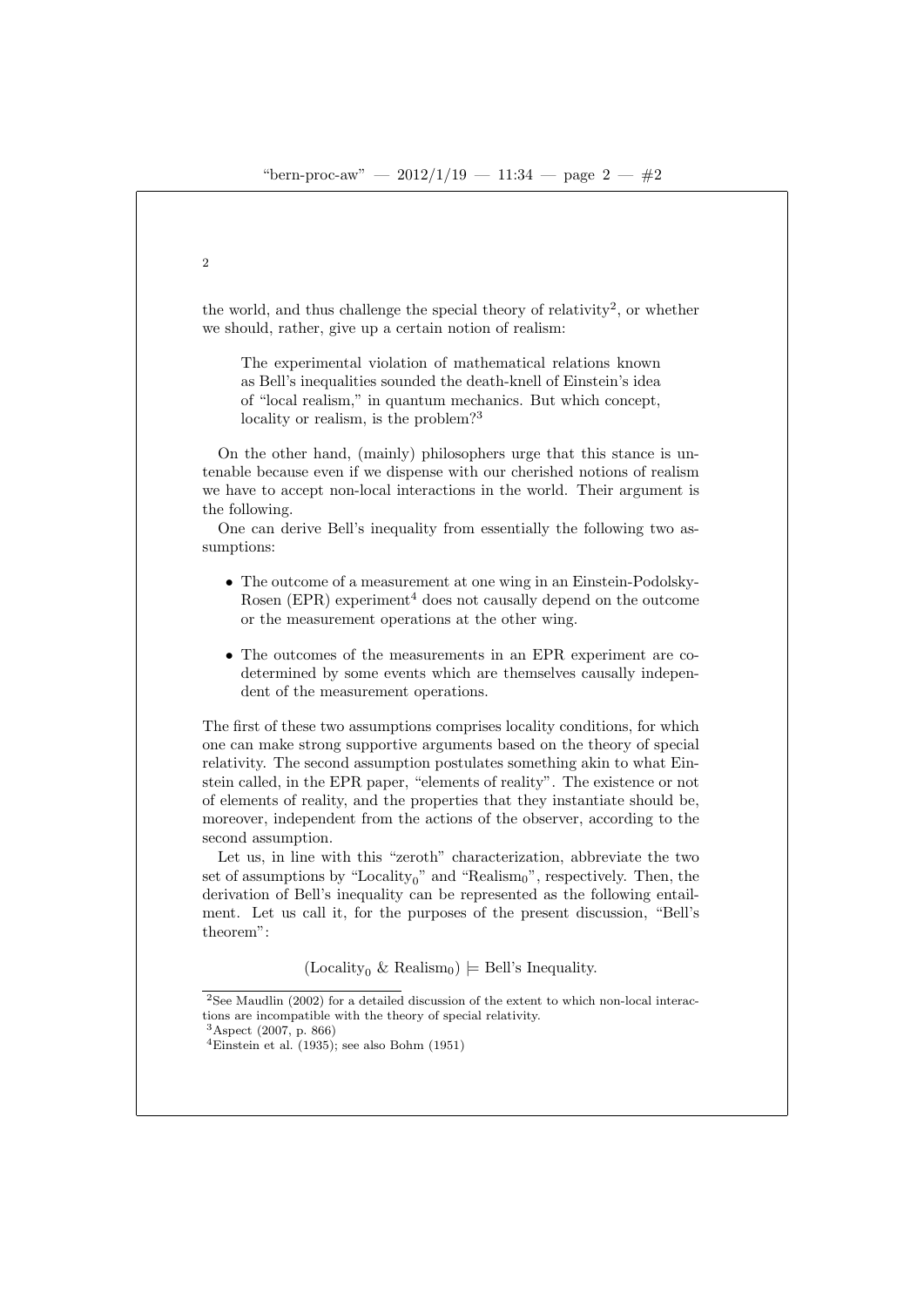Because of the empirical violations of the consequence of this entailment, i. e., Bell's inequality, one of the two sets of premises has to be false. If, moreover, the derivation is *minimal* in the sense that dropping one of the premisses will lead to an invalid argument, then the argument gives no reason to give up more than one of the two problematic sets of premises.

However, according to several authors, the derivation from the above two premises is not minimal, because, according to them, Realism is a necessary condition for Locality, i. e.

Locality<sub>0</sub>  $\models$  Realism<sub>0</sub>.

They take it that Einstein, Podolsky, and Rosen have established that claim:

Many believe that because Bell starts by assuming the world conforms to what is called local realism, he therefore proved that either locality or realism is violated. Thus, the world could be local if it violates "realism." But this idea overlooks or misunderstands—that the original "EPR" argument of Albert Einstein, Boris Podolsky and Nathan Rosen rules out the possibility of quantum locality without the realism Bell uses.<sup>5</sup>

If Albert and Galchen are right and Realism is, indeed, a necessary condition for Locality, "Bell's theorem" gives rise to a derivation of Bell's inequality from the assumption of Locality alone:

Locality<sub>0</sub>  $\models$  Bell's Inequality.

This is also the conclusion which Maudlin draws:

So experiments verifying the violation of Bell's inequality would doom locality *tout court.*<sup>6</sup>

Thus, according to Albert, Galchen, and Maudlin, we cannot avoid the challenges, which a violation of Locality most likely poses to the theory of special relativity, by giving-up Realism.

#### Details of the derivation of Bell's inequality

In order to assess the adequacy of the divergent claims by, on the one hand, the physicist Aspect and on the other hand, Albert, Galchen and Maudlin,

<sup>5</sup>Albert and Galchen (2009, p. 31)  ${}^{6}$ Maudlin (2002, p. 20)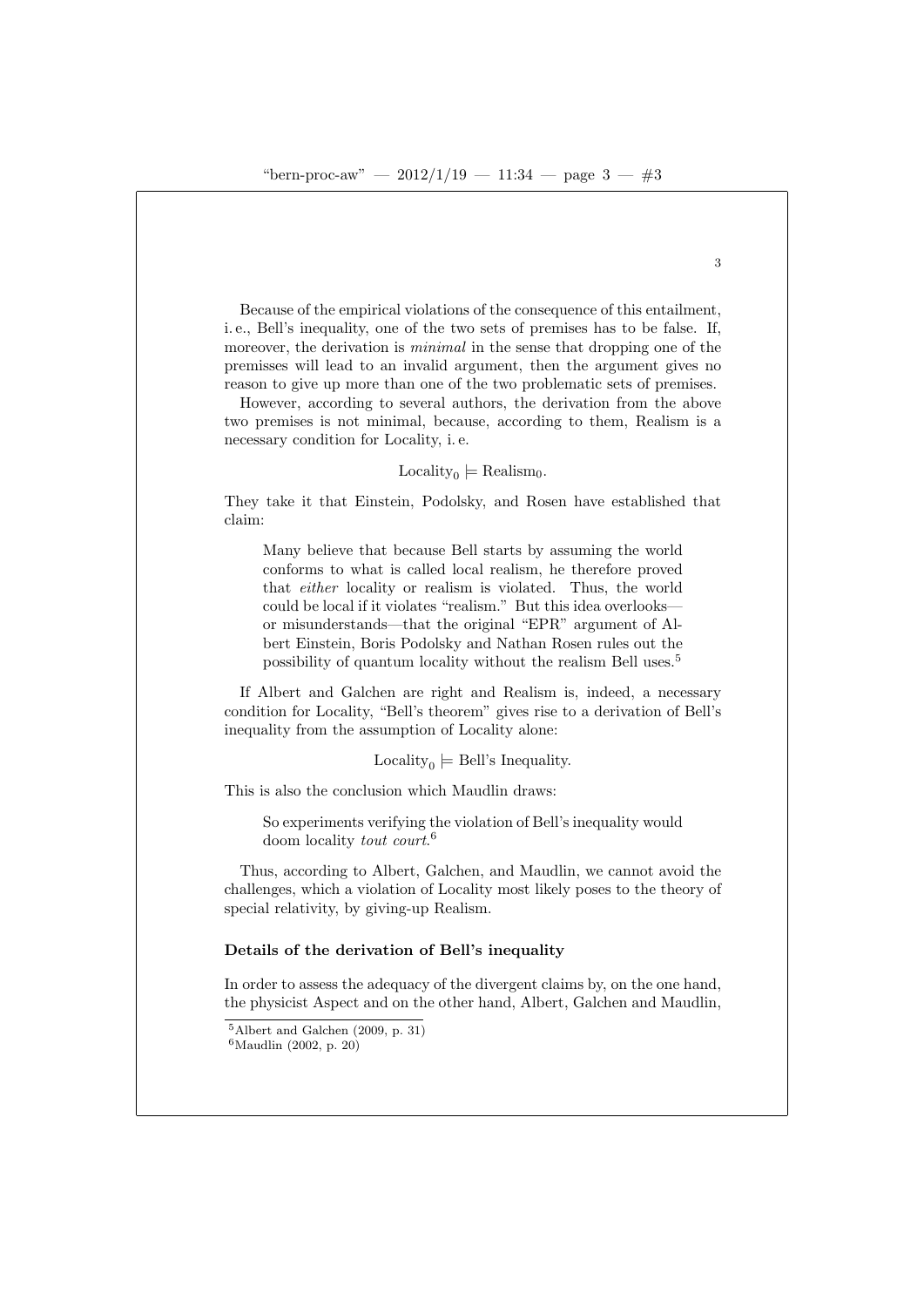I will sketch, in the following, a more detailed and explicit derivation of a Bell-type inequality, which is based on Graßhoff et al. (2005). This derivation is minimal with respect to an important class of other derivations. For example, the authors do not require different correlations to have the same common cause. I will subdivide the derivation into two steps so as to be able to compare it more readily with Maudlin's, and Albert and Galchen's arguments to the effect that Bell's inequality derives from locality conditions alone.

I will set aside some auxiliary assumptions. This is, of course, always a pragmatic instead of a principled decision and depends on where one wants the focus of the investigation. Most of the auxiliary assumptions are explicit in Graßhoff et al. (2005), but even there the authors did, for instance, not address, in any detailed manner, the question as to how to interpret the probabilities which are used in the derivation. I will bracket out this question here, too.

The first step of the derivation proceeds from three principal assumptions to an intermediate conclusion. The assumptions involve perfect correlations, causal independence of correlated outcomes, and a variant of Reichenbach's (1956) principle of the common cause:

- PCORR: Upon parallel measurements, the outcomes in an EPR experiment are perfectly anti-correlated.
- C-OI: The measurement outcomes at one wing are not causally relevant for the outcomes at the other wing.
- SCR: If two types of events A and B are correlated and neither A is causally relevant for  $B$  nor vice-versa then there exists a third type of event  $C$  which statistically "screens-off"  $A$  from  $B$ :

$$
p(AB|C) = p(A|C)p(B|C)
$$

From these three assumptions follows (given the auxiliary assumptions characterizing the experimental setup and a suitable interpretation of the probabilities) that there are sufficient conditions for the correlated effects.<sup>7</sup> More precisely, for instance, the setting up both the apparatus on the left and on the right to measure the spin of the particle relative to direction no. 1,  $L_1R_1$ , together with a certain type of screening-off event,  $C_{11}^{+-}$ , is a sufficient condition for the outcome of the measurement at the left wing

<sup>7</sup>See, e. g., Graßhoff et al. (2005) for details.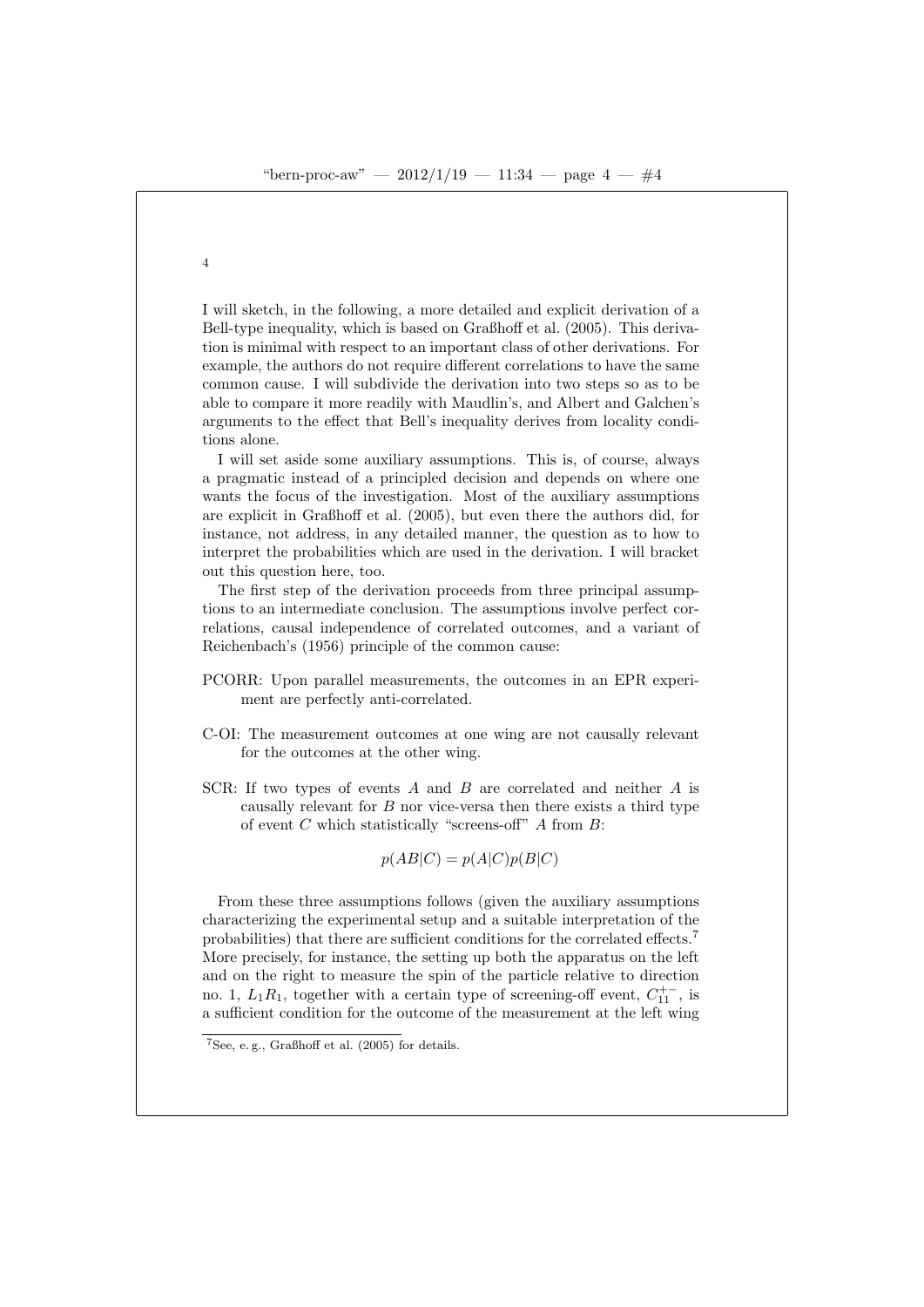being +, and also for the outcome at the right wing being −. Mutatis mutandis, we arrive at the following four conditional statements: $8$ 

$$
\begin{aligned} &L_1R_1C_{11}^{+-}\rightarrow L_1^+,\qquad L_2R_2 \neg C_{22}^{+-}\rightarrow R_2^+,\cr &L_2R_2C_{22}^{+-}\rightarrow L_2^+,\qquad L_3R_3 \neg C_{33}^{+-}\rightarrow R_3^+.\end{aligned}
$$

Because we assume that

C-PI: the measurement operations on the particle at the distant wing of the experimental setup are not causally relevant to the outcome of measurements on the particle in question,

the above conditionals should be true even without the statements, in the antecedent, that the measurement apparatus at the distant wing is set up in a particular way. That is, for instance, we can discard  $L_2$  from the sufficient condition for  $R_2^+$ , or  $R_1$  from the sufficient condition for  $L_1^+$ . This manipulation of the antecedent, is an application of the regularity theory of causality as developed by Mackie (1974), and elaborated by, e. g., Baumgartner (2008), and Graßhoff and May (2001). According to these theories of causality, if, for instance,

$$
L_1 R_1 C_{11}^{+-} \to L_1^+
$$

would cease to be valid when  $L_1$  is discarded,  $L_1$  would, in fact, be causally relevant for  $L_1^+$  given certain additional conditions.<sup>9</sup>

Although I here performed the transition from the conditionals which contain both measurement settings to the conditionals which contain only one of them using a theory of causal regularities, the essential assumption involved in the transition is again screening-off. For, under suitable interpretations of the probabilities, the above manipulation of the conditionals is tantamount to reading C-PI as the claim that, e.g.,  $L_1 C_{11}^{+-}$  screens off  $L_1^+$  from  $R_1$ , i.e.,

$$
p(L_1^+|R_1L_1C_{11}^{+-}) = p(L_1^+|L_1C_{11}^{+-})
$$

or equivalently,

$$
p(L_1^+R_1|L_1C_{11}^{+-}) = p(L_1^+|L_1C_{11}^{+-})p(R_1|L_1C_{11}^{+-}).
$$

<sup>&</sup>lt;sup>8</sup>By the symbols  $\neg C_{22}^{+-}$  and  $\neg C_{33}^{+-}$ , I denote the statements that the types of screeneroff event  $C_{22}^{+-}$  or  $C_{33}^{+-}$ , respectively, are not instantiated in a given run of the experiment.

 $^{9}$ For details, see, e.g., Baumgartner (2008, p. 342).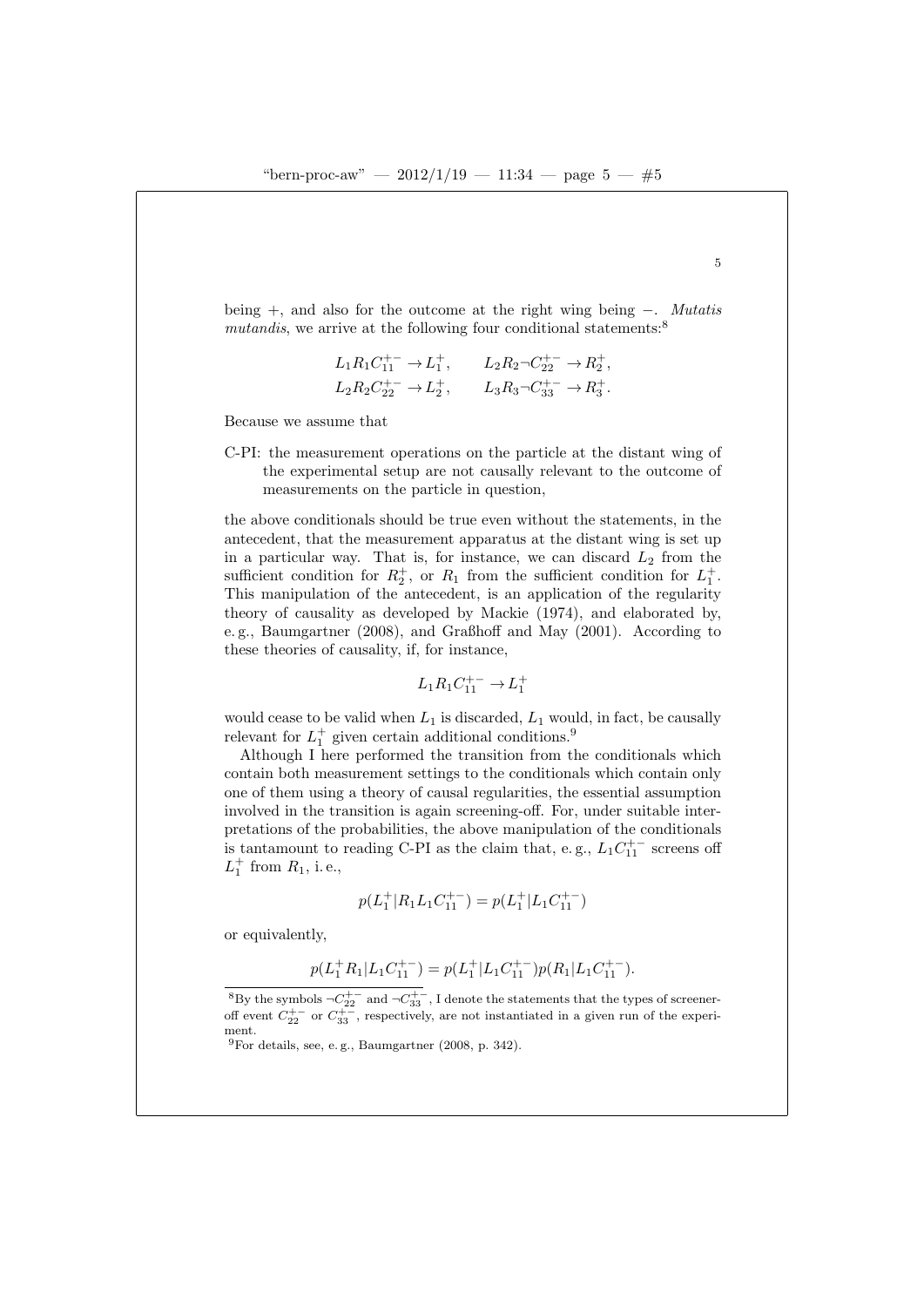Thus, if we do not take the distant measurement operations to be causally relevant for the nearby outcome and assume an interpretation of causal irrelevance which either implicitly or explicitly is a screeningoff condition, we end up with the following sufficient conditions for the outcomes:

SUFF:

$$
L_1C_{11}^{+-} \to L_1^+, \qquad R_2 \neg C_{22}^{+-} \to R_2^+, L_2C_{22}^{+-} \to L_2^+, \qquad R_3 \neg C_{33}^{+-} \to R_3^+.
$$

We can graphically represent these relations by way of *causal graphs* (see Figure  $0.1$ ).<sup>10</sup>



Figure 0.1: Four graphical representations of complex sufficient conditions, from Graßhoff et al. (2005). Cf. causal graphs in the sense of Baumgartner (2006, pp. 73–79).

 $10$  Alternative causes for the outcomes are not represented and not discussed here.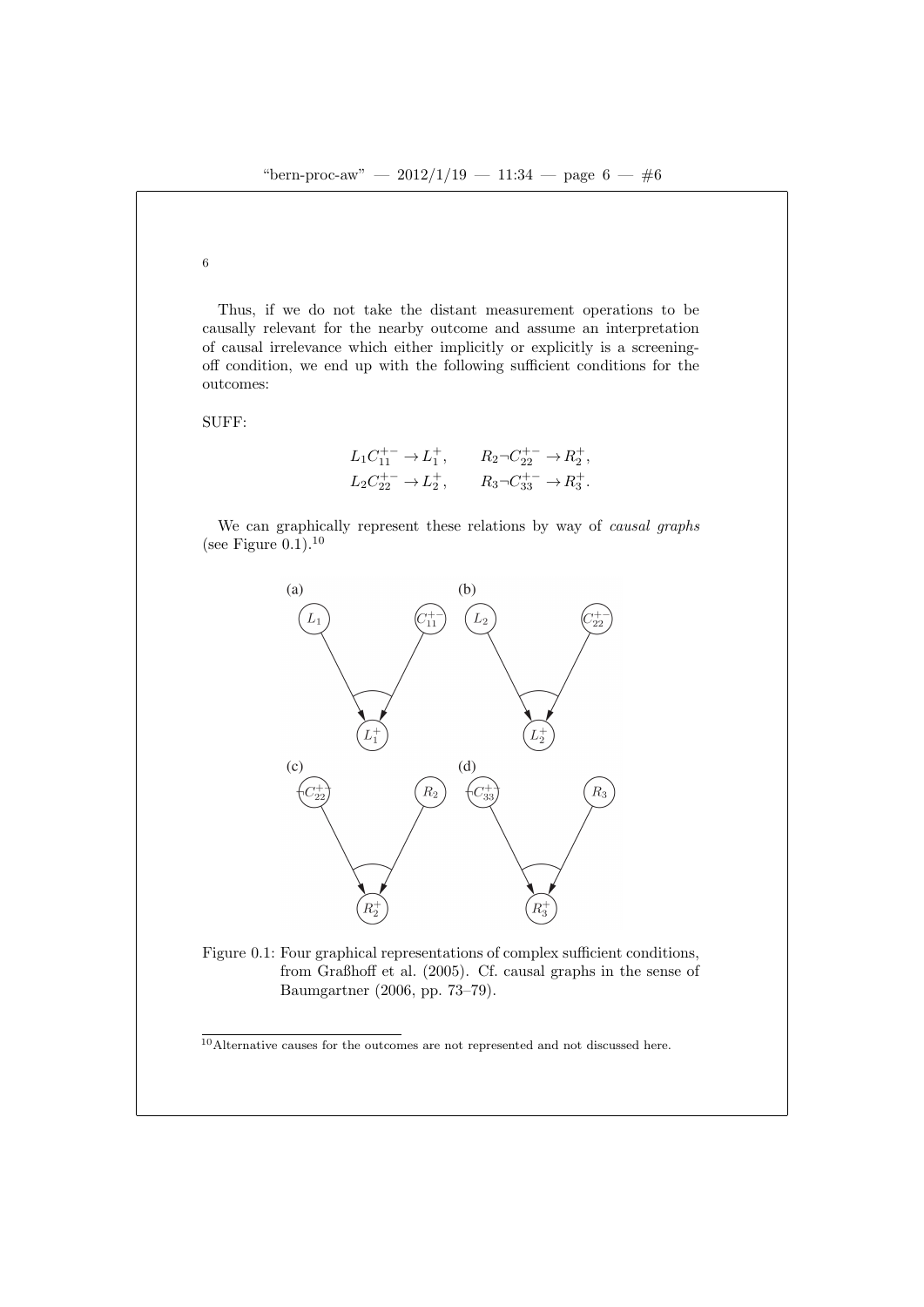From these conditionals, we can derive the relative frequencies of the outcomes in terms of the relative frequencies of the screener-offs and the relative frequencies of the measurement operations. If we add the condition that the screener-offs are statistically independent from the measurement operations, we can even express the frequencies of the measurement outcomes in terms of only the screener-offs. That is, if we assume

NO-CONS: The conjunction of the measurement operations and the conjunction of the screener-offs are statistically independent from each other:<sup>11</sup>

$$
p(C_{11}^{+-} \neg C_{22}^{+-} | L_1 R_2) = p(C_{11}^{+-} \neg C_{22}^{+-}), \text{ etc.},
$$

we have

$$
p(L_1^+ R_2^+ | L_1 R_2) = p(C_{11}^{+-} \neg C_{22}^{+-})
$$
  
=  $p(C_{11}^{+-} \neg C_{22}^{+-} C_{33}^{+-}) + p(C_{11}^{+-} \neg C_{22}^{+-} \neg C_{33}^{+-}),$ 

$$
p(L_2^+ R_3^+ | L_2 R_3) = p(C_{22}^{+-} \neg C_{33}^{+-})
$$
  
=  $p(C_{11}^{+-} C_{22}^{+-} \neg C_{33}^{+-}) + p(\neg C_{11}^{+-} C_{22}^{+-} \neg C_{33}^{+-}),$  and

$$
p(L_1^+ R_3^+ | L_1 R_3) = p(C_{11}^{+-} \neg C_{33}^{+-})
$$
  
=  $p(C_{11}^{+-} C_{22}^{+-} \neg C_{33}^{+-}) + p(C_{11}^{+-} \neg C_{22}^{+-} \neg C_{33}^{+-}).$ 

Because the right-hand side of the last equation contains only terms which also occur in the right-hand side of the previous two equations, the relative frequency which is expressed by the last equation cannot be larger than the sum of the other two frequencies, i. e.,

BELL:

$$
p(L_1^+ R_3^+ | L_1 R_3) \le p(L_1^+ R_2^+ | L_1 R_2) + p(L_2^+ R_3^+ | L_2 R_3).
$$

This is a version of Bell's inequality, which is violated significantly in the experiments which measure the relative frequencies to which the inequality refers.<sup>12</sup> Therefore, we must conclude that one of the assumptions from which the inequality has been derived must be false.

 $\frac{11}{11}$  use  $p(X|Y)$  to denote the conditional probability of an instantiation of events of type  $X$ , given that an event of type  $Y$  is instantiated.

 $12$ In this form, the inequality is discussed, e.g., by van Fraassen (1982), and has probably first been derived by Wigner (1970). The first significant empirical violation of Bell's inequality has been observed by Aspect et al. (1982).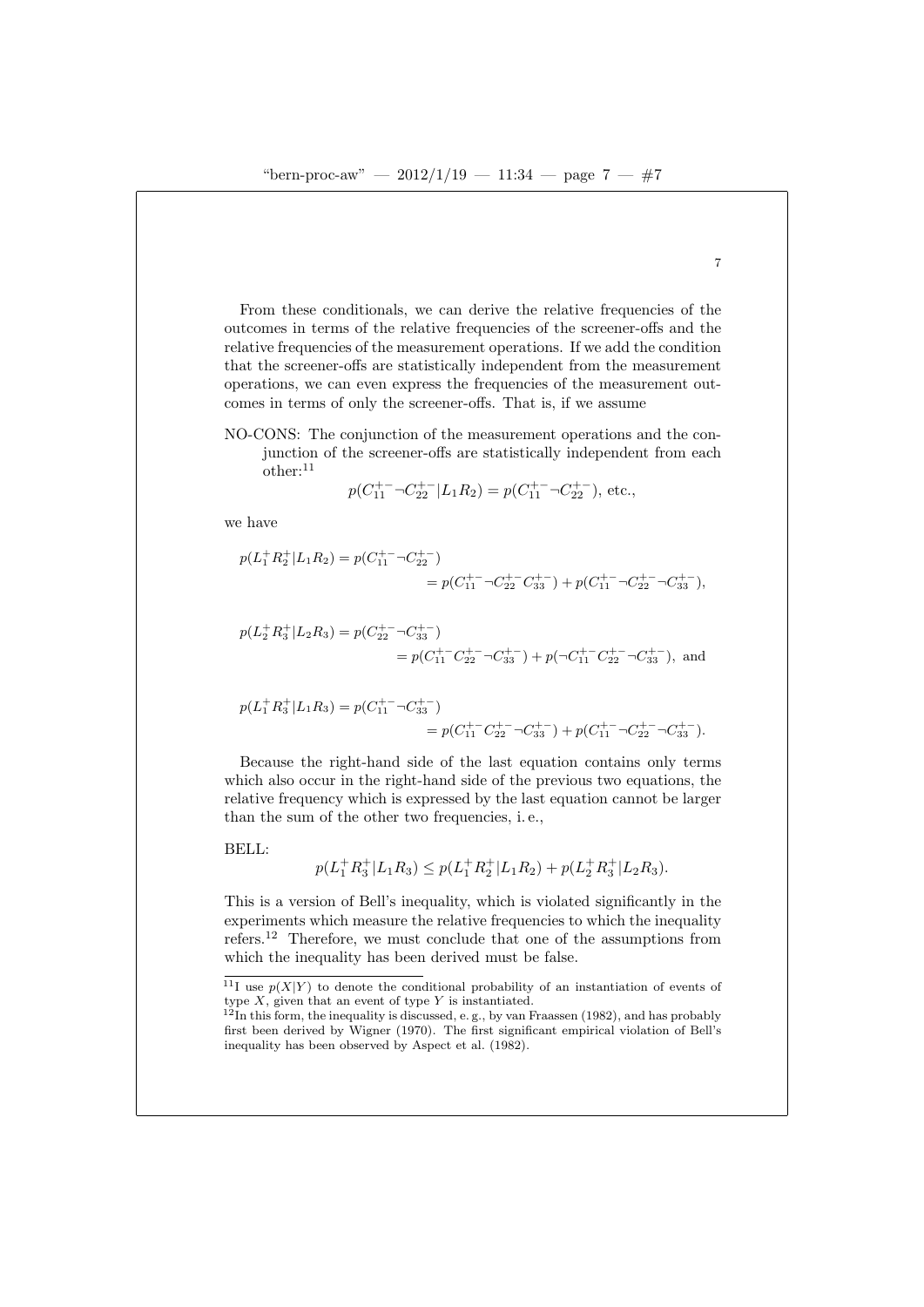8

## Locality and reality conditions

According to my sketch of the detailed derivation of Bell's inequality, we need the assumptions of (i) perfect correlation, causal independence of the outcomes on each other (ii) and on the distant measurement operations (iii), (iv) the principle of the common cause, and (v) the statistical independence of the common causes on the measurement operations. That is, the following entailment holds:

PCORR & C-OI & C-PI & SCR & NO-CONS  $\models$  BELL

We performed the derivation in two steps, the first being the derivation of sufficient conditions for the measurement outcomes (SUFF), from the perfect correlations between causally independent outcomes (PCORR, C-OI), using a variant of the principle of the common cause (SCR):

PCORR & C-OI & C-PI & SCR  $\models$  SUFF

Using the intermediate conclusion SUFF, we proceeded, in a second step. to the derivation of Bell's inequality (BELL) from the causal independence of the outcomes on the distant measurement operations (C-PI), and the statistical independence of the screener-offs and the measurements operations:

## C-PI & NO-CONS & SUFF  $\models$  BELL

This entailment shows us that we cannot maintain SUFF without giving up at least one of C-PI or NO-CONS. If SUFF, i. e. the existence of sufficient conditions for the outcomes, is our notion of "realism" any "realistic" account of the quantum correlations in question will have to feature a causal dependence of the outcomes on the distant measurement operations or a statistical dependence between the measurement operations and the "elements of reality", understood as the screener-offs of the perfect correlations:

$$
SUFF \models (\neg C\text{-}PI \lor \neg NO\text{-}CONS)
$$

However, the first step of our derivation shows us that even if we are willing to give up "realism" in the sense of sufficient conditions for the outcomes, we still have to give up either C-OI, C-PI or SCR, or deny that the empirical evidence lends itself to the description as perfect correlations of the outcomes with parallel measurement settings.

$$
\neg \text{SUFF} \models (\neg \text{C-OI} \lor \neg \text{C-PI} \lor \neg \text{SCR} \lor \neg \text{PCORR})
$$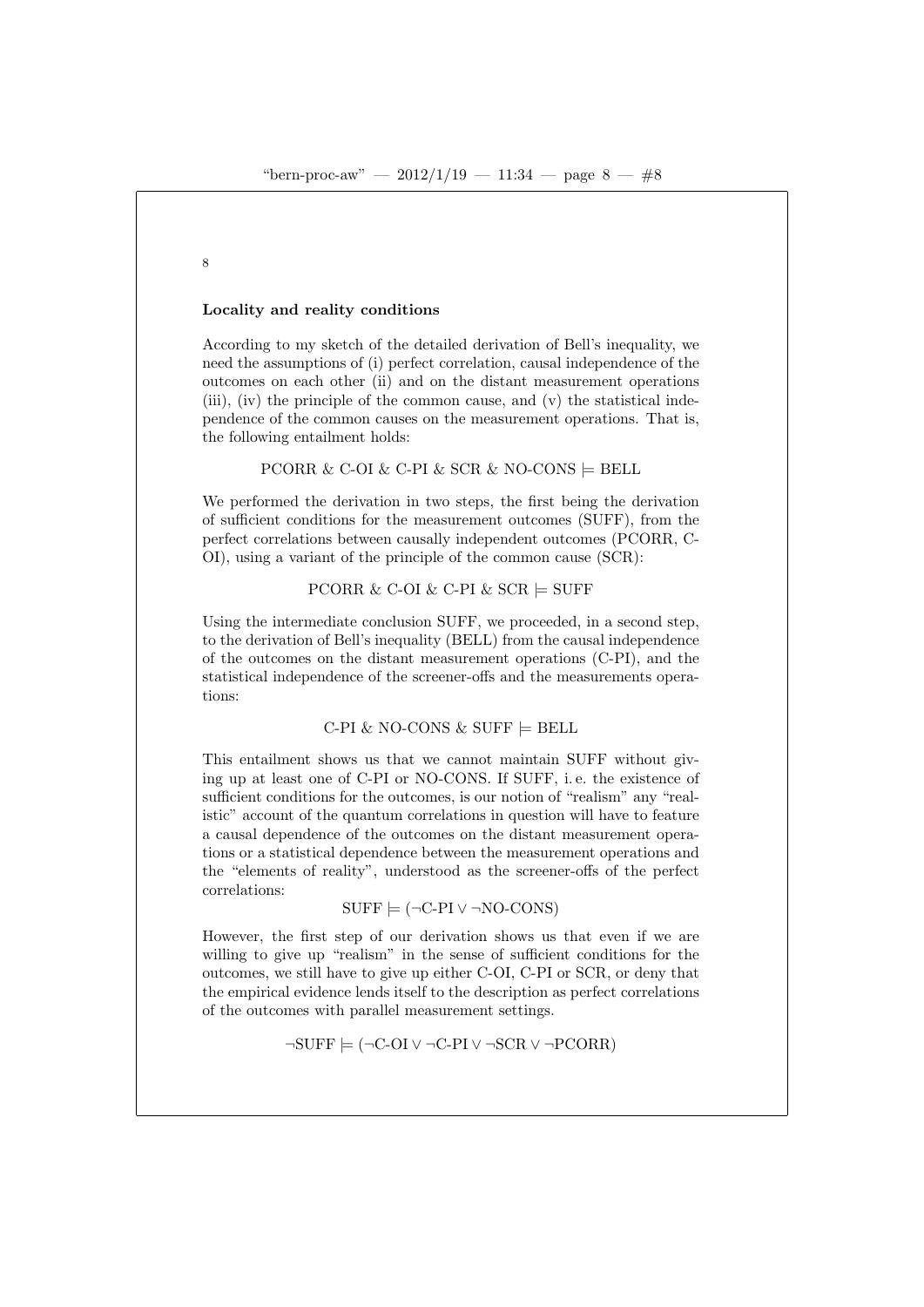Therefore, giving up realism (understood as SUFF) does not help us as much as it might seem at first sight in avoiding the possible conflict between quantum mechanical phenomena, such as the EPR experiment, and the special theory of relativity. When considering the advantages of giving up "realism", we should not only take into account the costs of maintaining it but also the costs that we nonetheless have to carry if we do give it up.

Understood along these lines, Maudlin's and Albert's and Galchen's critical remarks are to the point. However, the way they phrase the critique has several unattractive consequences.

If they maintain that the derivation of Bell's inequality is a reductio argument against locality conditions alone, they must subsume all of C-PI, NO-CONS, C-OI, SCR, and PCORR under their notion of locality. Also, if they regard the first step of the derivation as a variant of EPR's argument, which derives Realism from Locality, and the second step, "Bell's theorem" in their terms, as a derivation of Bell's inequality from Locality and Realism, the notion of locality in the first and the second step of the derivation is not necessarily the same. In the first step, "Locality" must entail the causal independence of the measurement outcomes and the version of the principle of the common cause:<sup>13</sup>

 $LOC_{EPR}$   $\models$  C-OI & C-PI & SCR, and

In the second step, "Locality" must entail the causal independence of the outcomes on the distant measurement operations and the statistical independence of the measurement operations and the screener-offs:

$$
LOC_{BELL} \models C-PI & NO-CONS.
$$

In both steps, they must identify "Realism" with SUFF:

#### $Realism = SUFF.$

These consequences are unattractive mainly because assumptions such as NO-CONS or SCR have to be classified, as "locality" conditions. Yet, NO-CONS, to begin with, is a condition relating event types which are instantiated by time-like separated events, whereas I take the usual referents of locality conditions to be event types which are instantiated by  $space-like$  separated events.<sup>14</sup>

<sup>14</sup>Space-like separation of two events means that they happen far apart from each other and very soon one after the other or even simultaneously; in fact, the spatial

 $\overline{9}$ 

 $^{13}{\rm I}$  do not include PCORR in LOC $_{\rm{EPR}}$  because it reflects idealized empirical data and is not meant by anyone to qualify as a locality or reality condition. For the present purposes, it is best seen as an auxiliary assumption.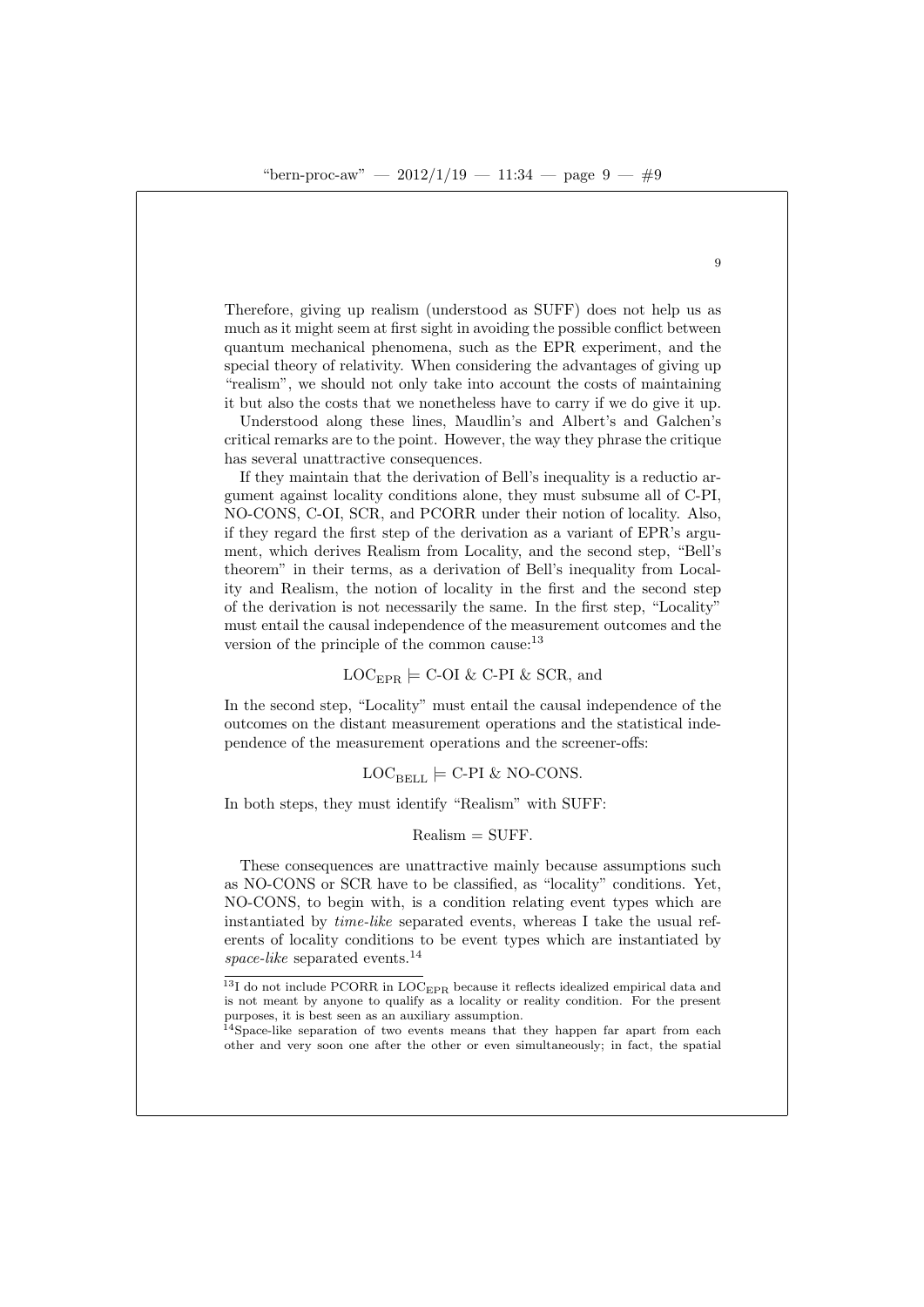Also SCR is not a particular statement about space-like separated events. Rather, it applies to any two types of events and says that there cannot be a correlation between them when they do not cause each other or when there is no screener-off of the correlation.

Of course, from a logical point of view, one can define whatever one pleases as long as the definitions are consistent. But in order to relate the discussion about the consequences of the empirical violation of Bell's inequality to the more general concepts of "locality" and "realism" we are well advised to link the premises of the derivation as closely as we possibly can to the meaning these terms have in their typical use. And on this measure, there is a much better alternative than the broad notion of locality which includes virtually any premise of Bell's inequality.

The alternative is to identify NO-CONS and SCR with "Realism", i. e.,

Realism =  $NO-CONS \& SCR$ ,

and C-OI and C-PI with "Locality":

Locality =  $C$ -OI &  $C$ -PI.

Like this, on the one hand, the locality conditions state particular cases of the prohibition that an event type be causally relevant for another event type when their coinciding instances are space-like separated. On the other hand, the realism conditions spell out the intuition "that there has to be something" accounting for our observations, and that this "something" is there, independent of our eventual measurement operations.

## Thinking about local, "non-realistic" models

The previous analysis opens up the possibility, contra Maudlin, Albert and Galchen, of maintaining locality and giving up realism instead. Local, "non-realistic" models would satisfy both C-PI and C-OI, but not both NO-CONS and SCR.

Models which violate only NO-CONS will have to address delicate, though perhaps not unresolvable, issues involving backward in time cau-

distance divided by the temporal distance is larger than the speed of light, for spacelike separated events. For time-like separated events, the spatial distance divided by the temporal distance is smaller than the speed of light. According to the theory of special relativity, the temporal order of space-like separated events depends on the frame of reference. Therefore, one is usually reluctant to admit causal dependence between two space-like separated events; in some frames of reference, the cause would happen after its effect.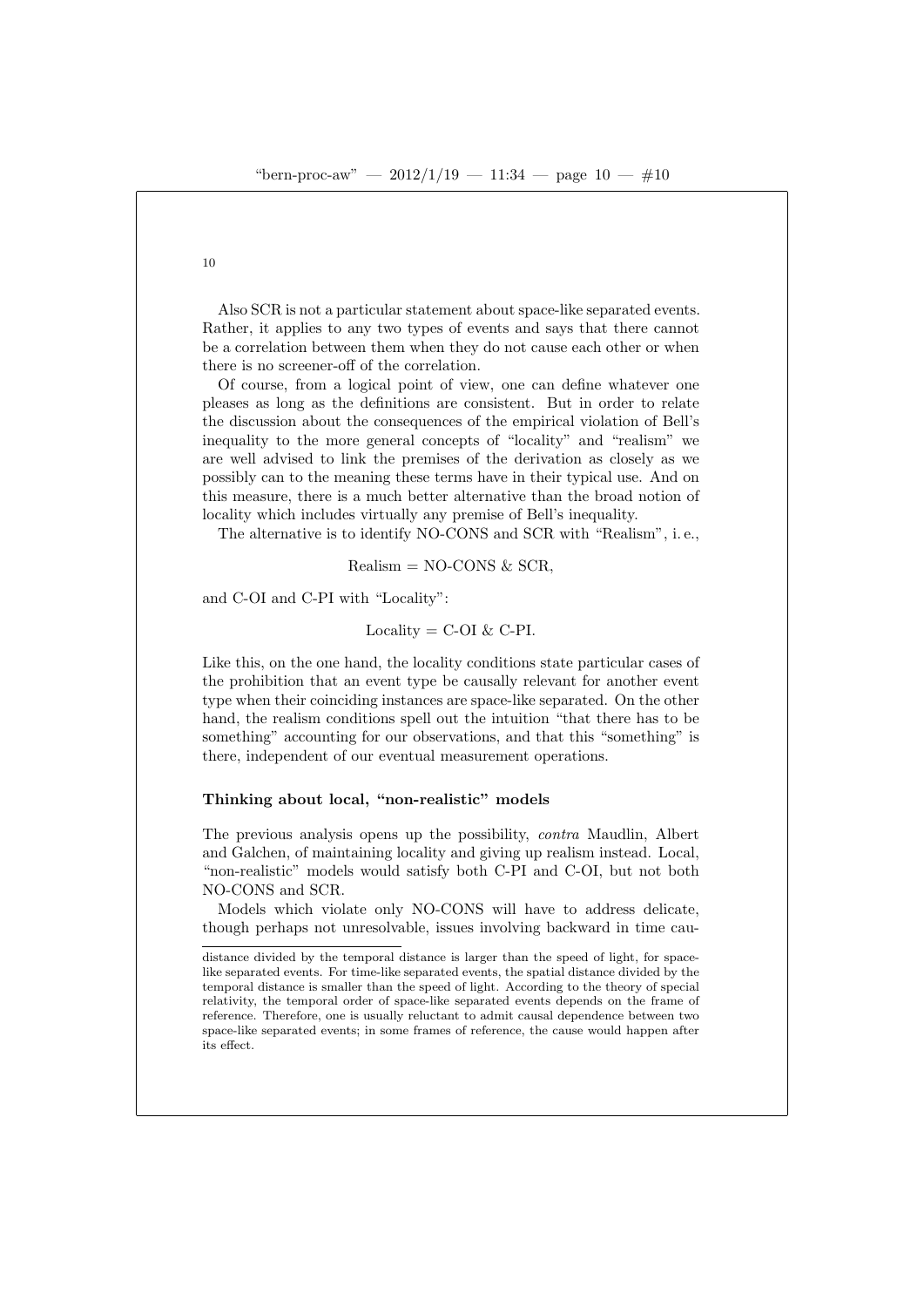$sation<sup>15</sup>$ , or a hitherto unknown class of causal relations between the measurement operations and the events which are associated with the production of quantum mechanical singlet states.

Models which violate SCR are the other local but non-realistic option. These models will have to allow correlations between events which do not cause each other and which do not have a screener-off. However, whether such correlations can exist, is a question which has to do with our notion of causality, and the answer to this question is logically independent from the requirement that space-like separated events do not cause each other.

### References

- Albert, D. Z. and Galchen, R. (2009). A Quantum Threat to Special Relativity. Scientific American, 3:26–33.
- Aspect, A. (2007). To Be or Not to Be Local. Nature, 446:866–867.
- Aspect, A., Dalibard, J., and Roger, G. (1982). Experimental Test of Bell's Inequalities Using Time-Varying Analyzers. Physical Review Letters, 49(25):1804–1807.
- Baumgartner, M. (2006). Complex Causal Structures. Extensions of a Regularity Theory of Causation. PhD thesis, University of Bern.
- Baumgartner, M. (2008). Regularity Theories Reassessed. Philosophia, 36:327–354.
- Bell, J. S. (1964). On The Einstein-Podolsky-Rosen Paradox. Physics, 1(3):195–200. Journal has been discontinued with Vol. 4, no. 1, 1968.
- Bohm, D. (1951). Quantum Theory. Prentice Hall, New York.
- Cushing, J. and McMullin, E. (1989). Philosophical Consequences of Quantum Theory: Reflections on Bell's Theorem. University of Notre Dame Press.
- Einstein, A., Podolsky, B., and Rosen, N. (1935). Can Quantum-Mechanical Description of Physical Reality Be Considered Complete? Phys. Rev., 47(10):777–780.
- Graßhoff, G. and May, M. (2001). Causal Regularities. In Spohn, W., Ledwig, M., and Esfeld, M., editors, Current Issues in Causation, pages 85–114. Paderborn: Mentis.

 $15$ See, e.g., Price (1996).